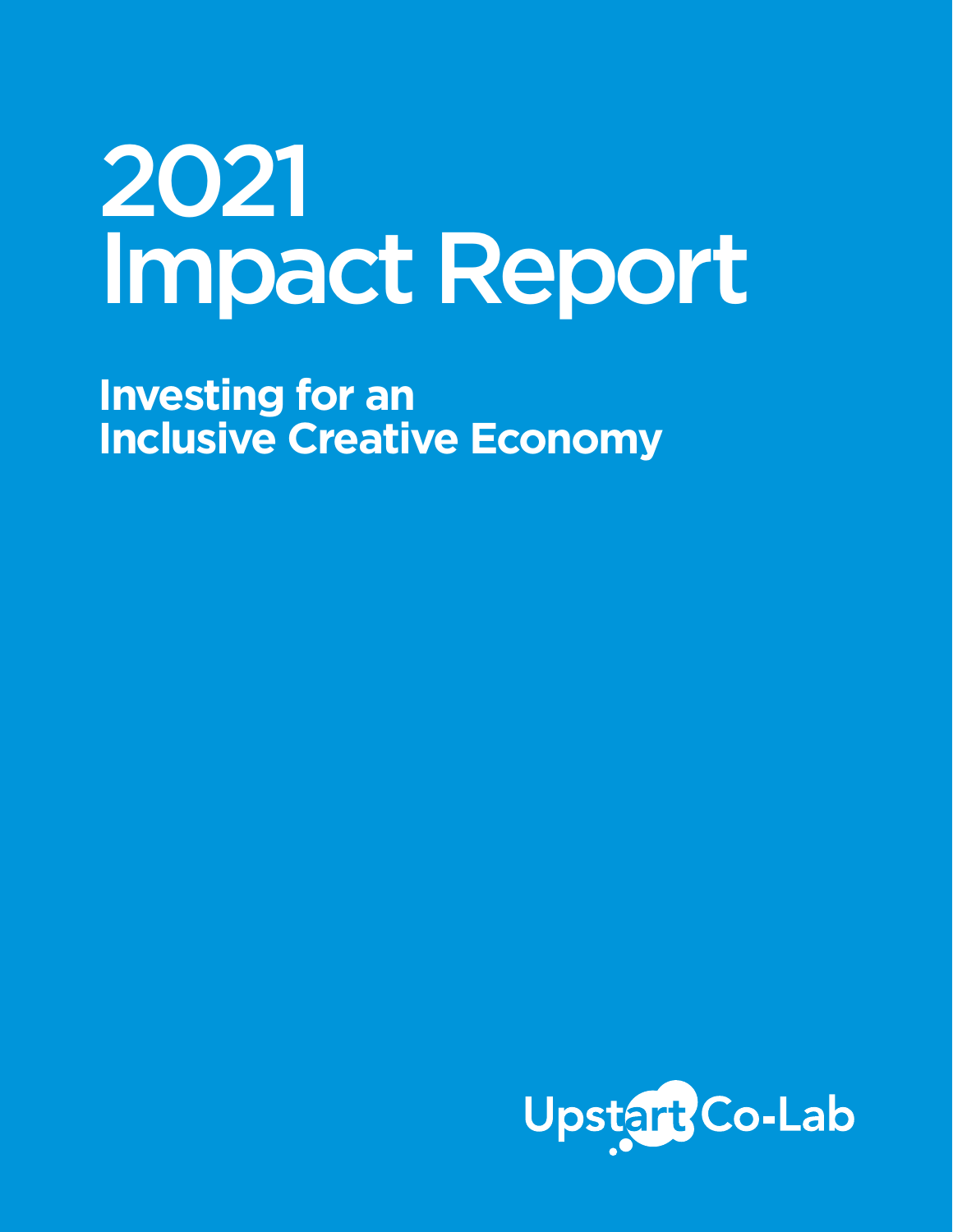

# **Upstart Co-Lab is disrupting how creativity is funded**

by connecting the \$17 trillion<sup>1</sup> of socially responsible and impact investing capital in the U.S. to the \$920 billion<sup>2</sup> American creative economy. Since launching in 2016, Upstart Co-Lab has:

#### Directly mobilized more than \$17 million of impact capital for funds and companies in the

creative economy and co-created the [NYC Inclusive Creative Economy Fund](https://www.lisc.org/nyc/what-we-do/economic-development/inclusive-creative-economy-fund/?mc_cid=32fb43a467&mc_eid=UNIQID), the first targeted impact investment opportunity for the creative economy in the U.S.

#### Garnered international attention for impact investing in the creative economy

by launching *[Creativity, Culture and Capital](https://www.creativityculturecapital.org/?mc_cid=32fb43a467&mc_eid=UNIQID)*, a platform supporting a more just and sustainable global creative economy; through hosted conversations with [SOCAP](https://youtu.be/aZM3sJPcezY), [Mission Investors Exchange,](https://missioninvestors.org/resources/impact-investing-and-arts-how-museums-and-cultural-institutions-invest-their-values?mc_cid=32fb43a467&mc_eid=UNIQID) [the Federal](https://www.newyorkfed.org/newsevents/events/regional_outreach/2020/1016-2020?mc_cid=6b3e4e6c69&mc_eid=%5BUNIQID%5D&mc_cid=6b3e4e6c69&mc_eid=%5BUNIQID%5D&mc_cid=32fb43a467&mc_eid=UNIQID)  [Reserve Bank of New York,](https://www.newyorkfed.org/newsevents/events/regional_outreach/2020/1016-2020?mc_cid=6b3e4e6c69&mc_eid=%5BUNIQID%5D&mc_cid=6b3e4e6c69&mc_eid=%5BUNIQID%5D&mc_cid=32fb43a467&mc_eid=UNIQID) and at the [GSG Global Impact Summit;](https://www.youtube.com/watch?v=BA3-DViI_28&mc_cid=6b3e4e6c69&mc_eid=%5BUNIQID%5D&mc_cid=32fb43a467&mc_eid=UNIQID) and by grabbing headlines in *[The New](https://www.nytimes.com/2018/10/19/your-money/impact-investing-art-funding.html?mc_cid=32fb43a467&mc_eid=UNIQID)  [York Times](https://www.nytimes.com/2018/10/19/your-money/impact-investing-art-funding.html?mc_cid=32fb43a467&mc_eid=UNIQID)*, *[Financial Times](https://www.upstartco-lab.org/wp-content/uploads/2019/09/Museums-should-lead-in-socially-responsible-investing-_-Financial-Times.pdf?mc_cid=32fb43a467&mc_eid=UNIQID)*, *[Forbes](https://www.forbes.com/sites/elizabethmacbride/2020/08/31/amid-this-years-struggle-new-and-tougher-companies-are-born-in-the-900m-arts-economy/?sh=189f4abd269c&mc_cid=32fb43a467&mc_eid=UNIQID)*, *[Barron's](https://www.barrons.com/articles/investing-in-the-creative-economy-is-a-boon-to-artists-and-communities-51585418400?mc_cid=32fb43a467&mc_eid=UNIQID)*, *[Fast Company](https://upstartco-lab.org/wp-content/uploads/2017/10/fastcompany.com-Why-Impact-Investing-Funds-Need-To-Invest-In-Creativity.pdf)*, *[Monocle](https://upstartco-lab.org/wp-content/uploads/2018/12/forecast_investors-doing-good.pdf)*, and *[ImpactAlpha](https://www.upstartco-lab.org/wp-content/uploads/2020/12/Cultural-institutions-start-to-put-their-assets-to-work-for-mission-Impact-Alpha.pdf?mc_cid=32fb43a467&mc_eid=UNIQID)*.

Framed the inclusive creative economy as an impact investing priority through 10 [original research](https://upstartco-lab.org/resources/) reports demonstrating the role of creative places and businesses in comprehensive community development; the opportunity that the creative economy offers BIPOC and women entrepreneurs; the current state of impact investing in three key creative industries: Ethical Fashion, Sustainable Food and Social Impact Media; and how endowed cultural institutions can invest in alignment with their values and mission.

Introduced a creativity lens to impact investing to bring into view how investing in the creative economy can deliver social and environmental impact while generating a financial return. This creativity lens reveals opportunities that up until now have not been fully recognized by impact investors, and welcomes investors from the creative sector – artists, art collectors, art patrons and cultural institutions – into the practice of impact investing.

Built a coalition of impact investors from the creative economy including 22 museums and other endowed cultural institutions with aggregate endowments of \$5.4 billion who are learning to align investment strategy with their values of diversity, equity and inclusion (the Upstart Cultural Institution Study Group); and 11 donor-advised funds, private foundations, and endowed cultural institutions with \$1 billion of investment capacity who are investing with funds and businesses in the creative economy expected to have commercial success and generate environmental and social impact (the Upstart [Member Community\)](https://upstartco-lab.org/member-community/).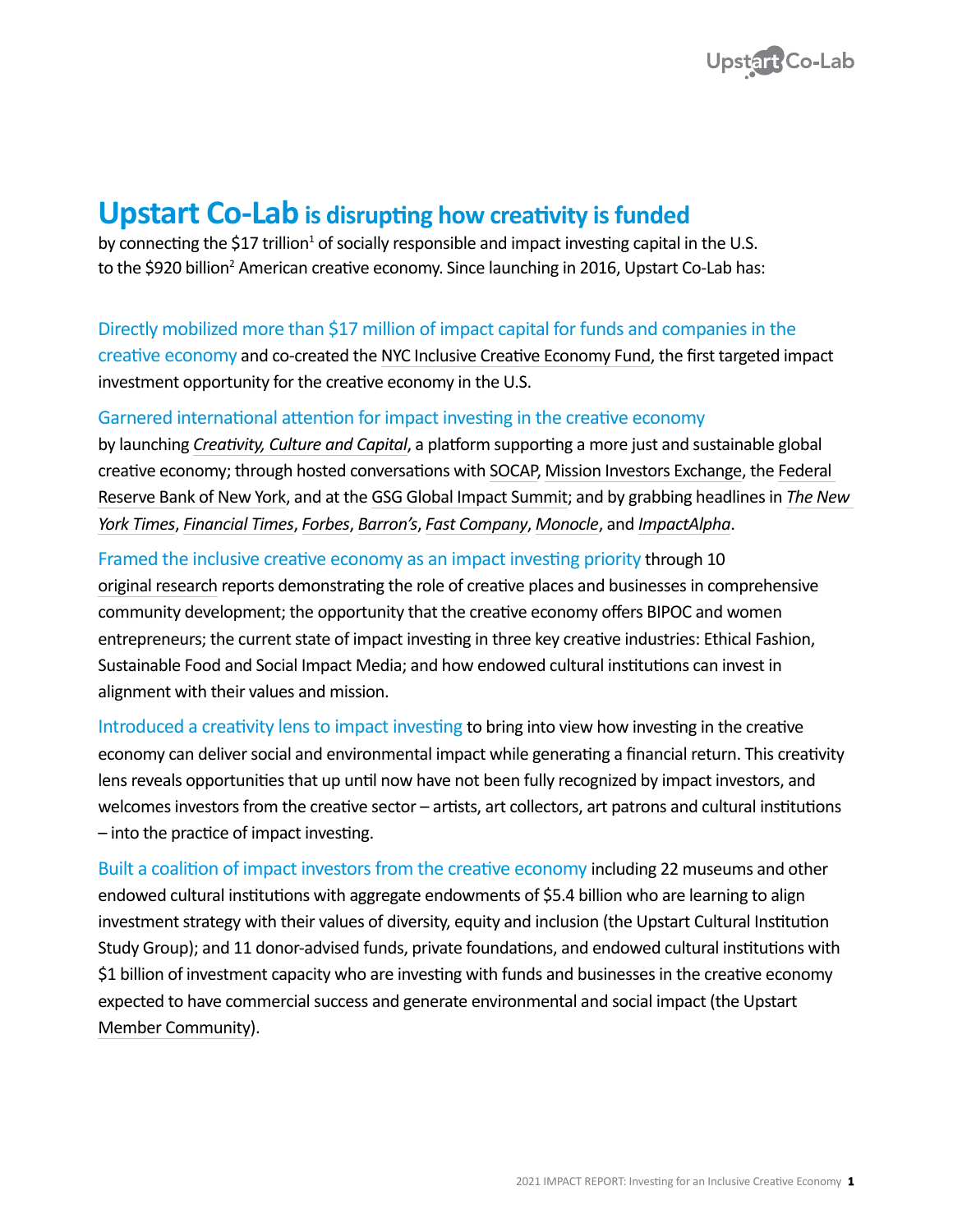

# **Defining the Creative Economy**

The creative economy is defined as a set of art, culture, design and innovation industries, and the economic contribution of those industries within a geographic region. A unique set of industries comprises each local creative economy, reflecting the culture, traditions and heritage of that place.

Upstart Co-Lab identified [145 industries](https://upstartco-lab.org/creativity_lens/naics-codes-creative-businesses/) that states and regions across the U.S. use to define their local creative economy, and grouped these industries into five categories to describe the inclusive creative economy for the benefit of impact investors:



**Ethical Fashion** Companies producing clothes, shoes, jewelry and accessories that proactively address industry challenges related to labor, environmental impact, governance and/or preservation of cultural heritage.



**Sustainable Food** Producers and providers of food and beverage products and experiences that proactively address and raise consumer awareness of resource conservation, preservation of cultural heritage and/or access to healthy food.



**Social Impact Media** Companies that leverage the power of communication, storytelling and technology to drive positive social outcomes at scale, give a platform to underrepresented voices and/or build a diverse workforce.



**Other Creative Businesses** Includes online creator platforms and creative software tools, disruptive visual art platforms, immersive experiences, inclusive toy and game designers, and other businesses in art, design, culture and heritage industries that drive social impact.



**Creative Places** Real estate projects that are affordable, target creatives or businesses in the creative economy, and benefit their neighbors, such as affordable workspace for artists and creative economy businesses.

# **The Impact of the Creative Economy**

The creative economy is among the most rapidly growing sectors in the world. Projected to soon be 10% of the global economy,<sup>3</sup> the creative economy is the source of 30 million jobs in the global formal economy<sup>4</sup> and 300 million jobs in the global informal economy.<sup>5</sup> In the U.S., the creative economy is valued at \$920 billion – nearly 5% of GDP<sup>6</sup> – and provides more than 10 million jobs.<sup>7</sup>

By declaring 2021 to be the International Year of Creative Economy for Sustainable Development, the United Nations recognized the creative economy "as a powerful force for good, livelihoods, social cohesion and economic development" and acknowledged the role of creative industries in "supporting entrepreneurship, stimulating innovation and empowering people, including young people and women, while preserving and promoting cultural heritage and diversity."<sup>8</sup>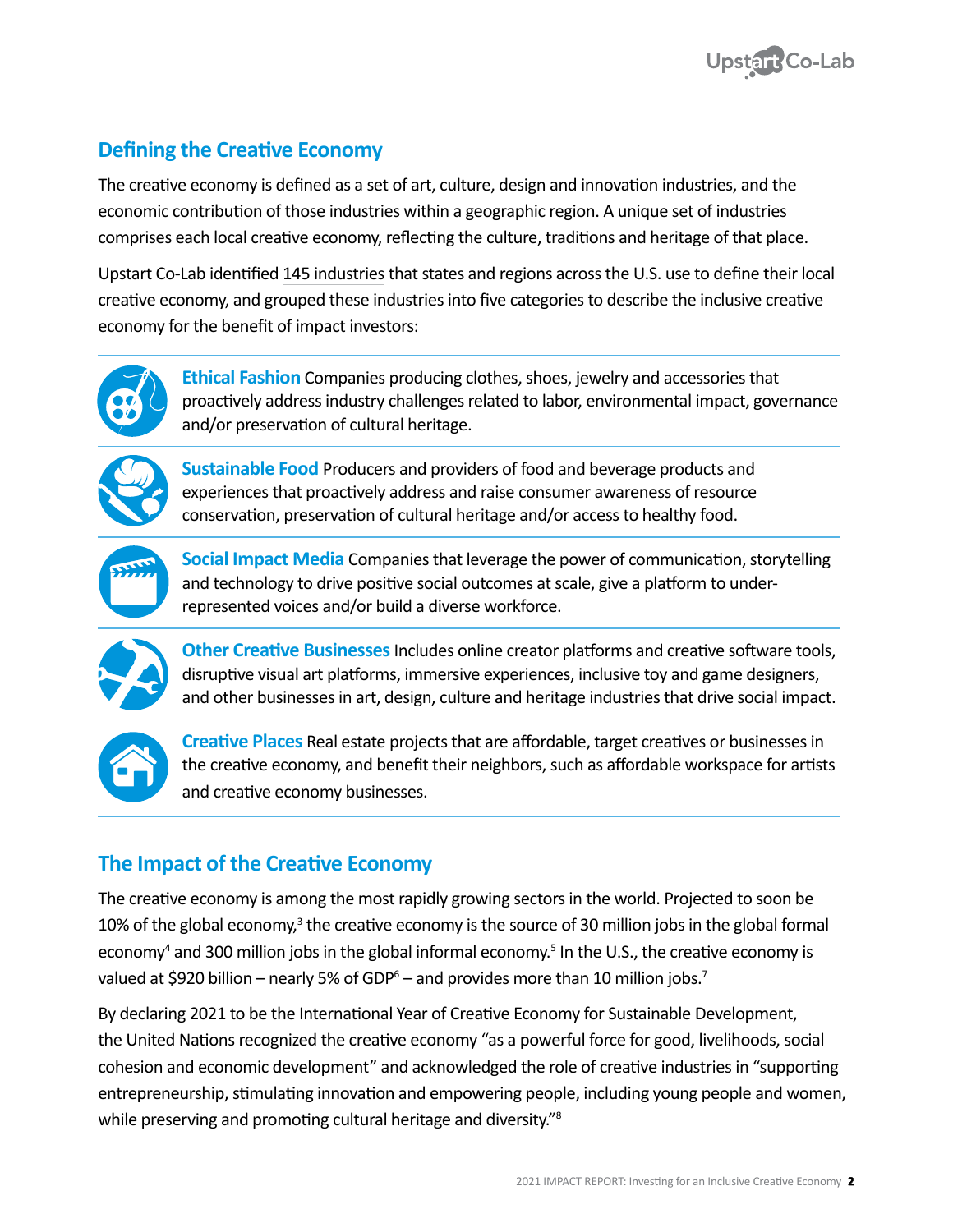

The framers of the United Nations Sustainable Development Goals (SDGs) believe creativity and culture will help the world meet its goals in Quality Education (Goal 4), Decent Work and Economic Growth (Goal 8), Sustainable Cities and Communities (Goal 11), and Responsible Consumption and Production (Goal 12) through appreciation of cultural diversity; decent job creation, entrepreneurship, and

innovation; protection of the world's cultural heritage; and sustainable tourism that creates jobs and promotes local culture.

The creative economy is an on-ramp to wealthbuilding for communities who are often overlooked and under-estimated. Globally, the creative economy employs more people aged 15−29 than any other sector.<sup>9</sup> 285 million creative economy workers around the world are women.<sup>10</sup> In the U.S., up to 35% of all woman-owned businesses $11$  are in the creative economy and approximately 38% of BIPOCowned businesses $12$  are in the creative economy.

# **The Creative Economy and Impact Investing**

Impact investors using a creativity lens will see large-scale opportunities for deep impact and market-rate returns in the creative economy. All the social and environmental priorities impact investors address in their portfolio can be achieved and furthered by investing in the creative economy.

When seeking to support BIPOC and women entrepreneurs, fund managers find some of their best investment opportunities in creative industries. Impact funds with >20% of their holdings in creative industries often have an explicit inclusivity strategy, above-average diversity among the investment leadership of the firm, and above-average diversity among founders in the portfolio. (Read *[Hiding in](https://upstartco-lab.org/hiding-in-plain-sight/)  [Plain Sight: Impact Investing in the Creative Economy](https://upstartco-lab.org/hiding-in-plain-sight/)*.)

Concern by consumers about how their food, clothes and entertainment are produced has grown significantly in recent years. Consumers are also demanding more engaging and authentic products and experiences that keep pace with changing demographics in the U.S. The creative economy has the capacity to intrigue, engage, educate and activate more mindful consumers so that the benefits of

Impact funds have been investing in the creative economy without even realizing it.

ethical and sustainable supply chains and the full power of media to drive positive change can be realized. (Read *[Impact Investing in the Creative](https://www.upstartco-lab.org/deep-dives)  [Economy: diving deep into Ethical Fashion,](https://www.upstartco-lab.org/deep-dives)  [Sustainable Food and Social Impact Media](https://www.upstartco-lab.org/deep-dives)*.)

Investments in the creative economy have the

potential to stabilize threatened communities and benefit regions looking to attract and develop quality jobs. Community development financial institutions (CDFIs) have been investing in creative places and creative businesses as part of comprehensive community development for decades. Over the past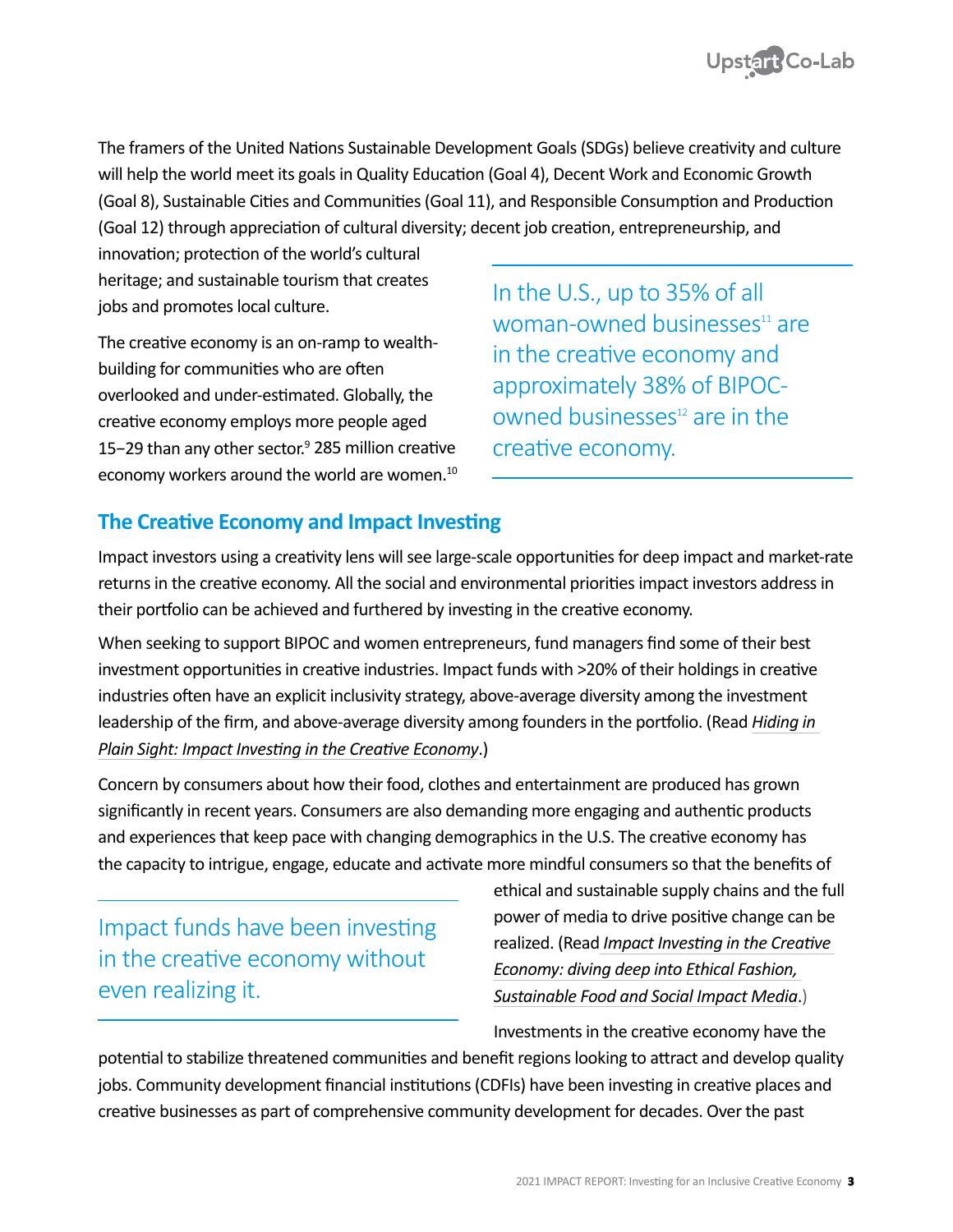

30 years, Local Initiatives Support Corporation (LISC) alone has invested more than \$138 million in 98 projects across the United States.<sup>13</sup> Community Reinvestment Act-motivated capital has historically been used to support creative places and businesses to drive economic opportunity, employment, and affordable housing. (Read *[Creative Places and Businesses: Catalyzing Community Growth](https://upstartco-lab.org/research/)* and *[The](https://www.frbsf.org/community-development/files/The-Community-Reinvestment-Act-and-the-Creative-Economy.pdf)  [Community Reinvestment Act and the Creative Economy: Investing in Creative Places and Businesses as](https://www.frbsf.org/community-development/files/The-Community-Reinvestment-Act-and-the-Creative-Economy.pdf)  [Part of Comprehensive Community Development](https://www.frbsf.org/community-development/files/The-Community-Reinvestment-Act-and-the-Creative-Economy.pdf)*.)

The creative sector is a new source of impact capital.

31% of art professionals and 28% of art collectors say socially responsible investment products in culture would be of the most interest to them among art investment products – and 86% of NextGen art collectors rank social impact and

purpose-led investment as their highest motivation when buying art.<sup>14</sup> American museums and other cultural institutions, which hold in aggregate over \$64 billion in their endowments,<sup>15</sup> are beginning to align their investments with their values of diversity, equity and inclusion by committing to BIPOC and women fund managers. (Read *[The Guide: what cultural institutions need to know about investing for](https://upstartco-lab.org/what-cultural-institutions-need-to-know-about-imp-inv/)  [values and mission](https://upstartco-lab.org/what-cultural-institutions-need-to-know-about-imp-inv/)*.)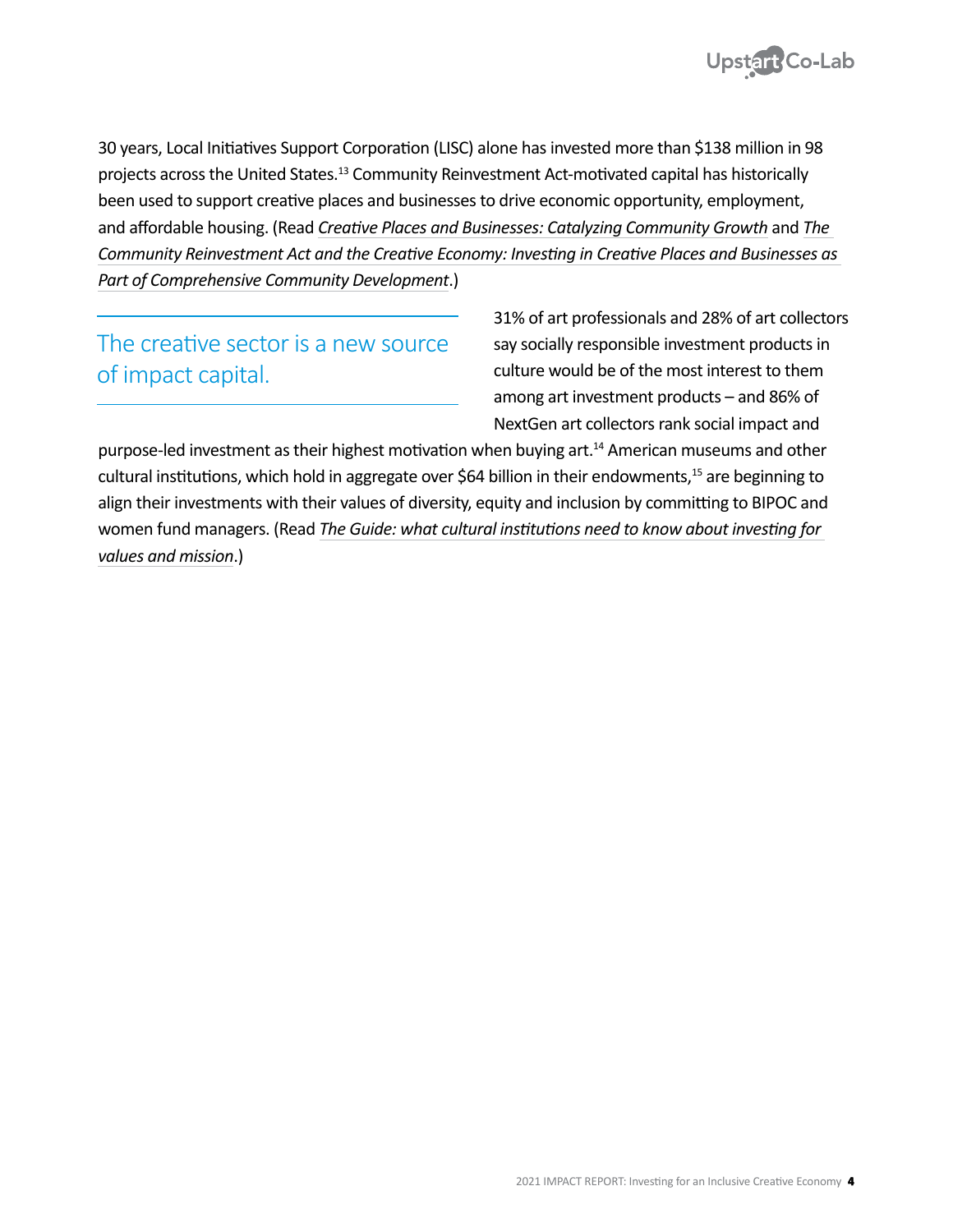

# **This is the first Impact Report published by**

**Upstart Co-Lab.** It details 6 creative economy investments closed by the Upstart Member Community in 2020 and 2021. These investments are representative of the opportunities in the Upstart Co-Lab investment pipeline. These investments also illustrate how Upstart assesses the impact generated by the creative economy.

# **Upstart Co-Lab Member Community**

In 2020, Upstart Co-Lab launched the first group of impact investors dedicated to the creative economy. The Upstart Member Community currently includes the A.L. Mailman Family Foundation, the Bonfils-Stanton Foundation, BRIC, Builders Initiative, Creative Capital, the Jessie Ball duPont Fund, Martha J. Fleischman, Neil Hamamoto, Lorrie Meyercord, the Souls Grown Deep Foundation, and an anonymous donor-advised fund which together represent over \$1 billion of investment capacity. The announcement of the Upstart Member Community was highlighted in *[Forbes](https://www.forbes.com/sites/annefield/2020/06/30/upstart-co-labs-member-community-1b-of-impact-investing-capacity-for-the-creative-economy/?sh=5478e7dd7e38)* and *[Barron's](https://www.barrons.com/articles/upstart-co-lab-creates-member-coalition-to-spur-creative-economy-01593025276)* as a significant milestone in impact investing.

Members have access to Upstart Co-Lab's proprietary pipeline of impact investment opportunities. Upstart conducts investment due diligence and supports Members in their impact investing learning journey. Members maintain full discretion over their investment decisions.

As of December 31, 2021, the Upstart Co-Lab Member Community had closed and committed \$7.75 million in 11 funds and companies expected to deliver social and environmental impact, as well as a financial return.<sup>16</sup>

# **Upstart Co-Lab Investment Pipeline**

Upstart Co-Lab's proprietary investment pipeline currently consists of 250+ funds, direct company investment opportunities and real estate projects, raising in aggregate more than \$2 billion in impact capital in the next 24 months.

Upstart sources impact investment opportunities in the creative economy through our network of fund managers, business accelerators and incubators, and impact investing leaders including our Advisory Board; by consulting deal-tracking sites including Crunchbase and Impact Space; through the latest impact investing news reported by *ImpactAlpha* and others; and through inbound queries that result from Upstart's media coverage and public speaking.

In sourcing and screening opportunities, the Upstart team prioritizes diverse fund managers and entrepreneurs; aims for a robust representation of both funds and company investments; and intentionally seeks out a variety of opportunities across the United States, across the creative industries and across the range of risk-adjusted expected returns. We track creative economy impact investment examples around the world for our own learning, but only include U.S. opportunities in our pipeline.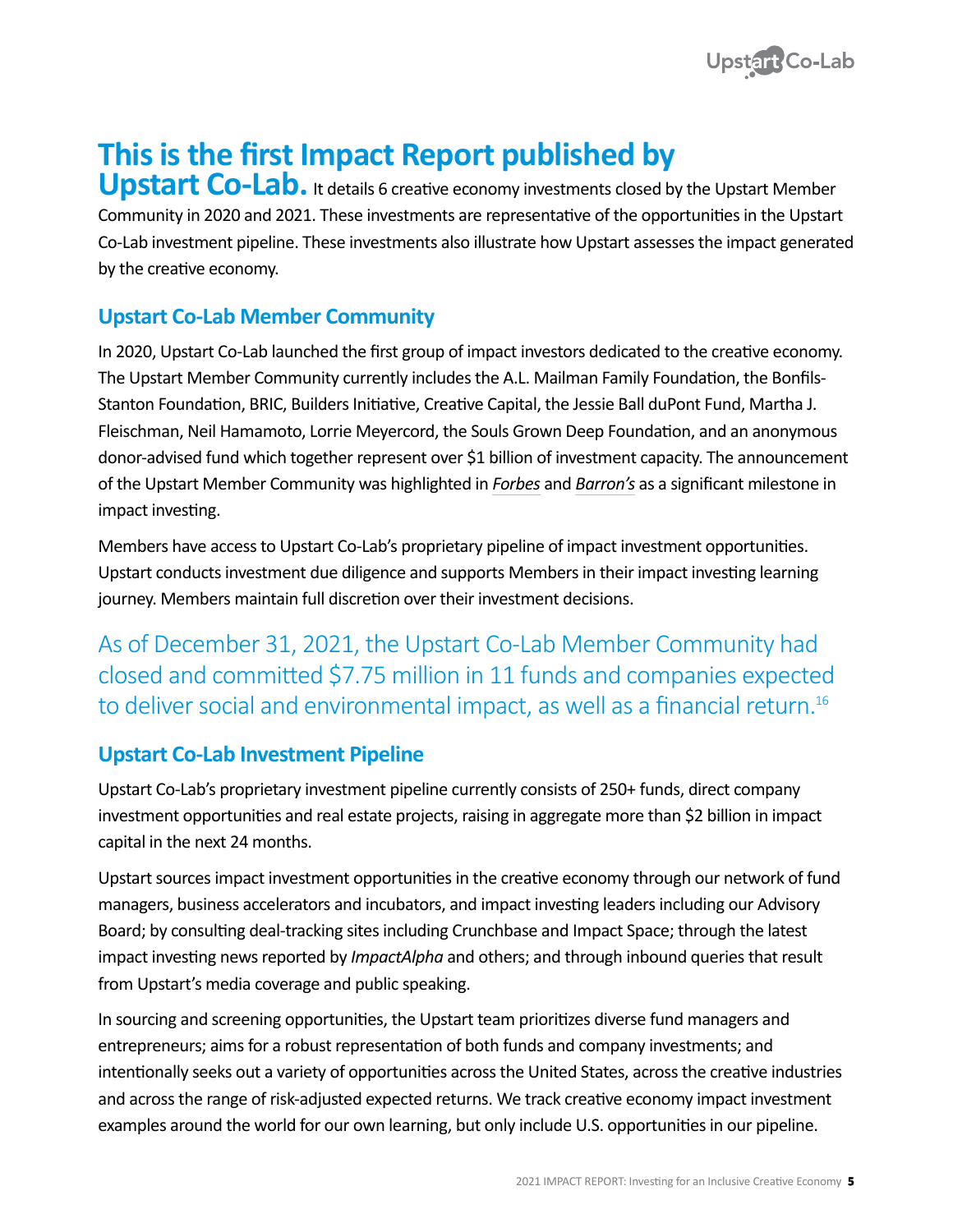

Funds comprise 35% of Upstart's pipeline. Funds must hold at least 20% creative economy businesses in order to be included, and are typically early stage and growth stage private equity and private debt.

Companies comprise 55% of Upstart's pipeline and are typically seeking equity, debt, or a hybrid (such as convertible debt or a SAFE Note) in their pre-seed, seed, or Series A rounds. The remaining 10% of opportunities in the pipeline are real estate projects.



42% of the opportunities are women-led; 32% are BIPOC-led; 55% are BIPOC or women-led. Spotting emerging fund managers and entrepreneurs, tracking them as they progress, and coaching them along the way is part of Upstart Co-Lab's field-building work.

The pipeline covers all five segments of the creative economy: 29% Ethical Fashion, 21% Sustainable Food, 31% Social Impact Media, 25% Creative Places, and 40% Other Creative Businesses. Other Creative Businesses include online creator platforms and creative software tools; disruptive visual art platforms; immersive experiences; inclusive toy and game designers; and other businesses in art, design, culture and heritage industries that drive social impact. Many funds are invested in multiple creative economy industries resulting in a total that exceeds 100%.

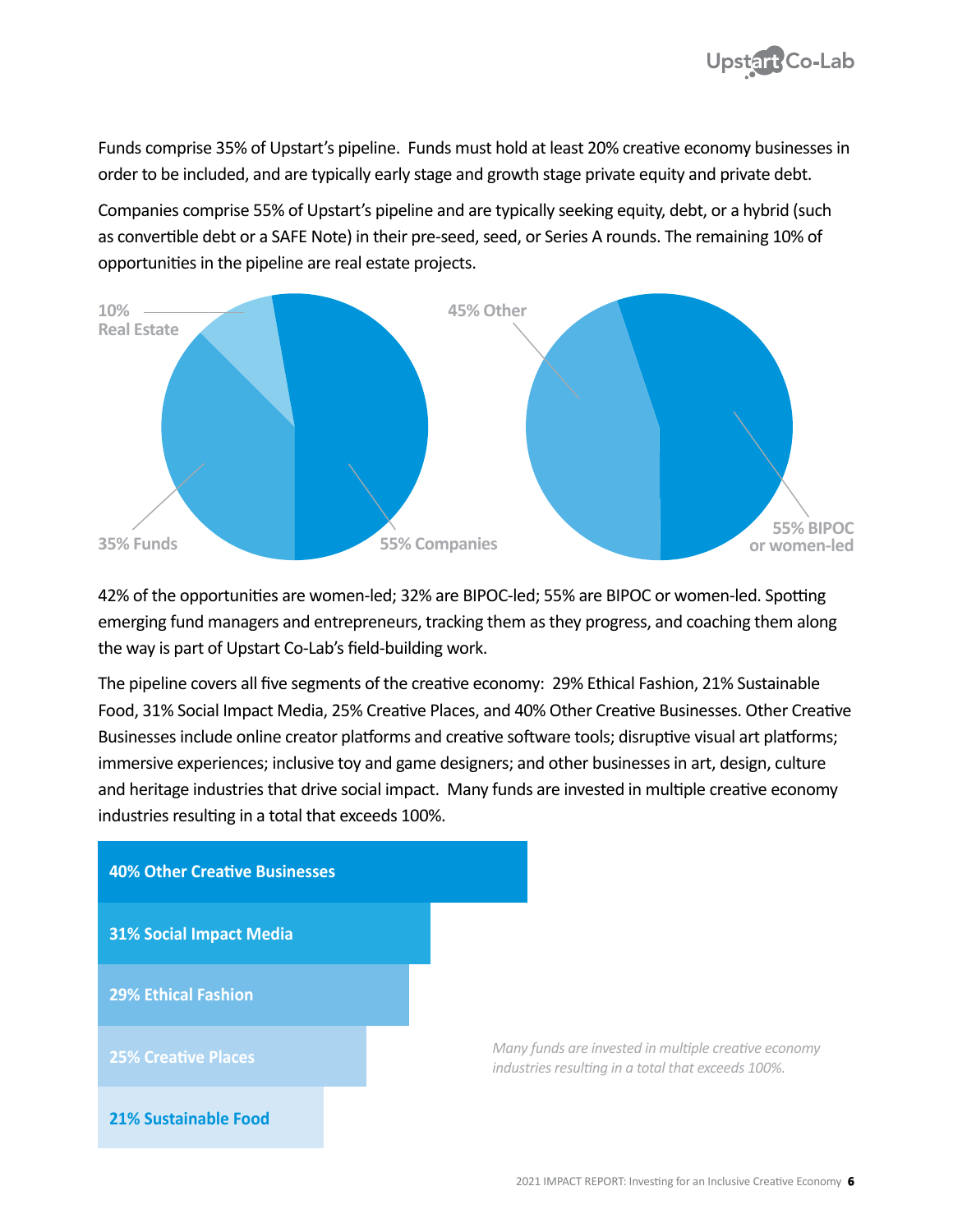

### **How Upstart Co-Lab Assesses Impact**

In discussions with fund managers and entrepreneurs, Upstart Co-Lab learns about the impact that they are seeking to achieve through their product, service, platform and overall business strategy. Specific impact goals range from inspiring the next generation of female designers, hackers and artists through smart hardware that lets them reinvent the manicure, to providing quality jobs in film and TV production for BIPOC and women, to enabling access to capital and technical assistance for entrepreneurs making new food products connected to their cultural heritage.

In evaluating the impact goals of funds and companies, Upstart looks for:

- <sup>n</sup> A well-articulated model addressing one or more of the 5 Ps of impact: People, Product, Place, Process, Paradigm<sup>17</sup>
- **Alignment between business goals and impact goals**
- **Example 1** Scalability of intended impact alongside business scalability
- **EXA** Capacity and commitment to measure, track and report on impact metrics
- <sup>n</sup> A corporate form that ensures mission alignment between stakeholders, such as a public benefit corporation
- **Strategy to preserve impact at exit, or a long-term ownership strategy such as steward ownership**
- **-** Relevant certifications for companies (e.g. B Corp and Fair Trade) and commitment to the UN Principles for Responsible Investment or membership in the Global Impact Investing Network for funds

**In addition to considering the specific impact goals of each fund or company in our investment pipeline, Upstart tracks the impact of Member Community investments across five dimensions:** 

**Access to capital for BIPOC and women entrepreneurs:** Funds and companies that are led by diverse managers and founders, respectively; as well as investments in funds that are backing diverse founders.

**Quality Jobs:** Jobs that provide a living wage, basic benefits, career-building opportunities, wealth-building opportunities, and a fair and engaging workplace.

**Vibrant communities:** Activities that strengthen economic development, encourage civic engagement, build resiliency, and contribute to quality of life.

**Sustainable creative lives:** Ownership models, earnings opportunities, and pathways to wealth building that support a "creative middle class."

**An inclusive creative economy:** Economic activity anchored in Openness & Experimentation, Diversity & Inclusion, and Tradition & Innovation that benefits artists, designers and all members of the community.<sup>18</sup>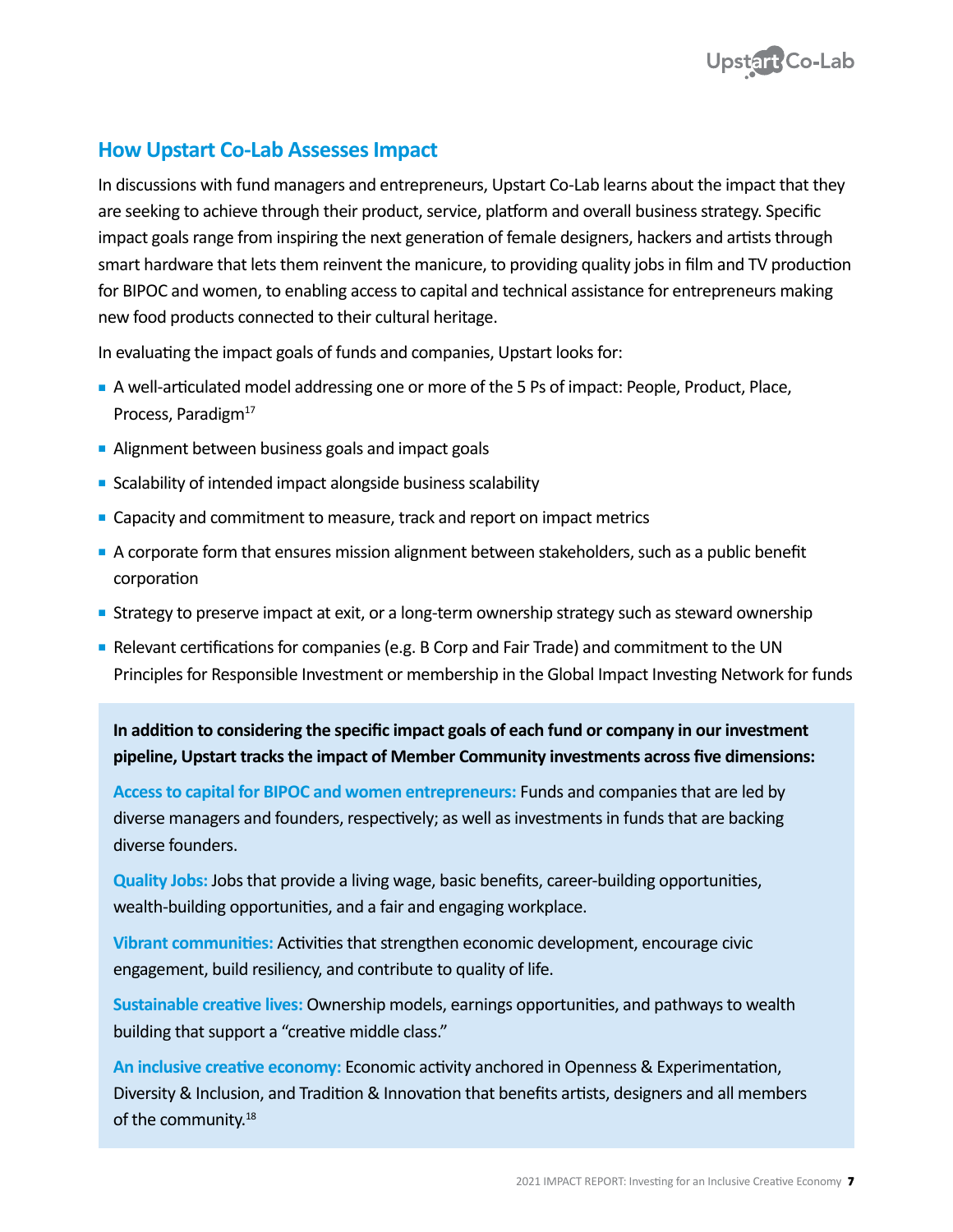

The investments facilitated by Upstart Co-Lab through our Member Community have primarily been people-focused in their impact priorities, but have also considered **Environmental Sustainability**. Some of these businesses are pioneers in addressing prevalent environmental challenges in their industry. For example, a fashion company using reclaimed materials, minimal packaging, and a localized distribution model; and a film and TV sound stage certified as eco-friendly for a range of green practices including use of renewable energy and reduction of plastic and food waste from craft services. Fashion, food and design businesses also educate and engage consumers to behave in a more sustainable way through organic, sustainable and ethical products and services.

The impact of the six funds and companies invested in by Upstart Members during 2020 and 2021 is summarized below.

|                                  | <b>ACCESS TO</b><br><b>CAPITAL FOR</b><br><b>BIPOC &amp; WOMEN</b><br><b>ENTREPRENEURS</b> | <b>QUALITY JOBS</b>  | <b>VIBRANT</b><br><b>COMMUNITIES</b> | <b>SUSTAINABLE</b><br><b>CREATIVE LIVES</b> | <b>AN INCLUSIVE</b><br><b>CREATIVE</b><br><b>ECONOMY</b> | <b>ENVIRONMENTAL</b><br><b>SUSTAINANBILITY</b> |
|----------------------------------|--------------------------------------------------------------------------------------------|----------------------|--------------------------------------|---------------------------------------------|----------------------------------------------------------|------------------------------------------------|
| <b>KIA</b>                       | $\blacktriangledown$                                                                       | $\blacktriangledown$ | $\blacktriangledown$                 | $\blacktriangledown$                        | $\bullet$                                                | <b>The College</b>                             |
| colorado :<br>enterprise<br>fund | $\bullet$                                                                                  | $\blacktriangledown$ | $\bullet$                            | $\blacktriangledown$                        | $\bullet$                                                | <b>Contract</b>                                |
| HONEYCOMB<br>CREDIT              | $\bullet$                                                                                  | $\blacktriangledown$ | $\bullet$                            | $\blacktriangledown$                        | $\bullet$                                                | <b>The Common</b>                              |
| paskho                           | $\blacktriangledown$                                                                       | $\bullet$            | $\bullet$                            | $\bullet$                                   | $\bullet$                                                | $\bullet$                                      |
| preemadonna <sup>®</sup>         | $\bullet$                                                                                  |                      | $\blacktriangledown$                 |                                             | $\sim$                                                   | $\blacktriangledown$                           |
| UPRIVER<br><b>STUDIOS</b>        | $\blacktriangledown$                                                                       | $\blacktriangledown$ | $\blacktriangledown$                 | $\blacktriangledown$                        | $\blacktriangledown$                                     | $\blacktriangledown$                           |

 **PRIMARY IMPACT SECONDARY IMPACT NOT AN EXPLICIT IMPACT PRIORITY**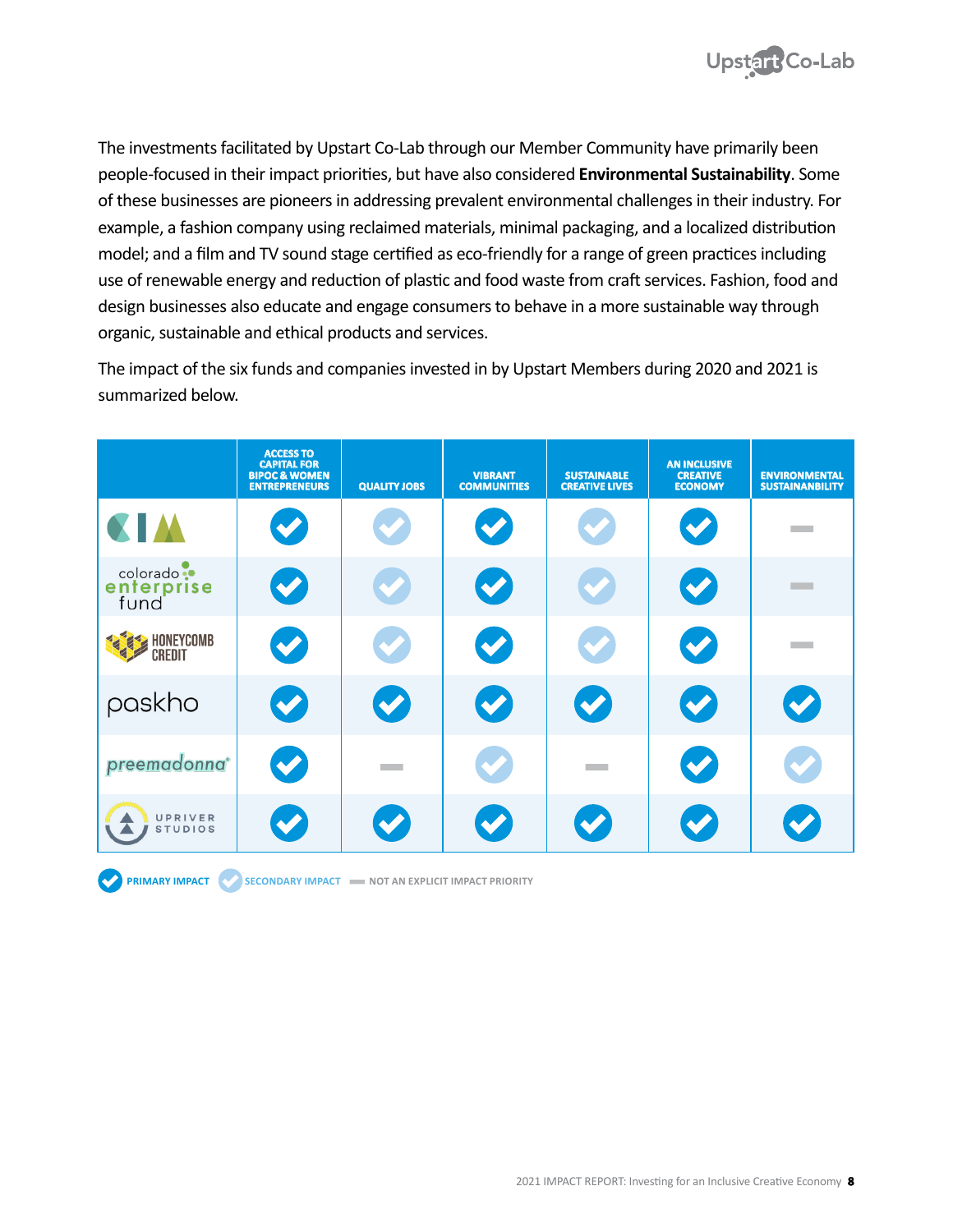

COMMUNITY INVESTMENT MANAGEMENT

**INVESTOR: Souls Grown Deep Foundation** 

**AMOUNT:** \$250,000 in 2020; additional \$250,000 in 2021 **INVESTMENT:** Community Investment Management **CREATIVE ECONOMY SECTOR:** Ethical Fashion, Sustainable Food, Social Impact Media, Other Creative Industries **ASSET CLASS:** Private Debt

Community Investment Management (CIM) is a global institutional impact investment manager that provides strategic debt funding to scale and demonstrate responsible innovation in lending to small businesses and other underserved communities in the United States and emerging markets. CIM partners with technology-enabled, socially responsible fintech lenders to back portfolios of high-yield, short duration, fixed income assets diversified by loan, sector, and geography. The objective of the strategy is to generate risk-adjusted returns by financing small businesses, students, and individuals underserved by the banking sector. CIM has deployed over \$1.6 billion to more than 78,000 borrowers. 24% of CIM's reporting small business lending portfolio is in the creative economy as defined by Upstart Co-Lab.

#### **Impact Strategy**

CIM targets impact on three levels: funding borrowers in underserved communities, building the market of responsible fintech lenders, and shaping industry-wide policy and responsible practices. CIM finances the portfolios of a new generation of innovative credit providers that offer a spectrum of products including term loans, credit lines and credit cards, receivable factoring, revenue-based financing, early wage access and payroll loans, student financing and other credit arrangements. CIM's capital seeks to advance financial inclusion, promote economic development and drive widespread adoption of such responsible innovation by the financial mainstream. CIM helps make transparent financial solutions available to small businesses, low-income households and students who otherwise may not have ready access to capital. CIM funds 2-3 times more women, minority, and veteran-owned businesses than conventional banks and financial institutions. CIM co-authored the Small Business Borrower's Bill of Rights which protects small businesses not protected by current law; and was a founding signatory to the Operating Principles for Impact Management committing to manage and measure the impact of their investments.



#### **Impact Metrics**

*April 2015 - September 2021*

| Women-owned businesses $\ldots \ldots \ldots \ldots \ldots \ldots \ldots \ldots \ldots \ldots 30\%$ |
|-----------------------------------------------------------------------------------------------------|
|                                                                                                     |
| Jobs created and maintained $\ldots \ldots \ldots \ldots \ldots \ldots \ldots$ 81,000               |
| Funded business revenues \$10 billion                                                               |
|                                                                                                     |

#### **Upstart Co-Lab's Role**

**A CIM co-founder — who is an artist as well as an investor used Upstart Co-Lab's creativity lens to analyze the CIM small business loan portfolio in 2018 and found 24% were in creative industries. Given CIM's focus on BIPOC and women borrowers, this finding underscores how the creative economy offers an on-ramp to economic opportunity to diverse entrepreneurs. CIM now produces a snapshot report highlighting the role the creative economy plays in the CIM strategy; this report has been shared with 150 clients and client advisors. CIM presented to the Upstart Member Community in September 2020.**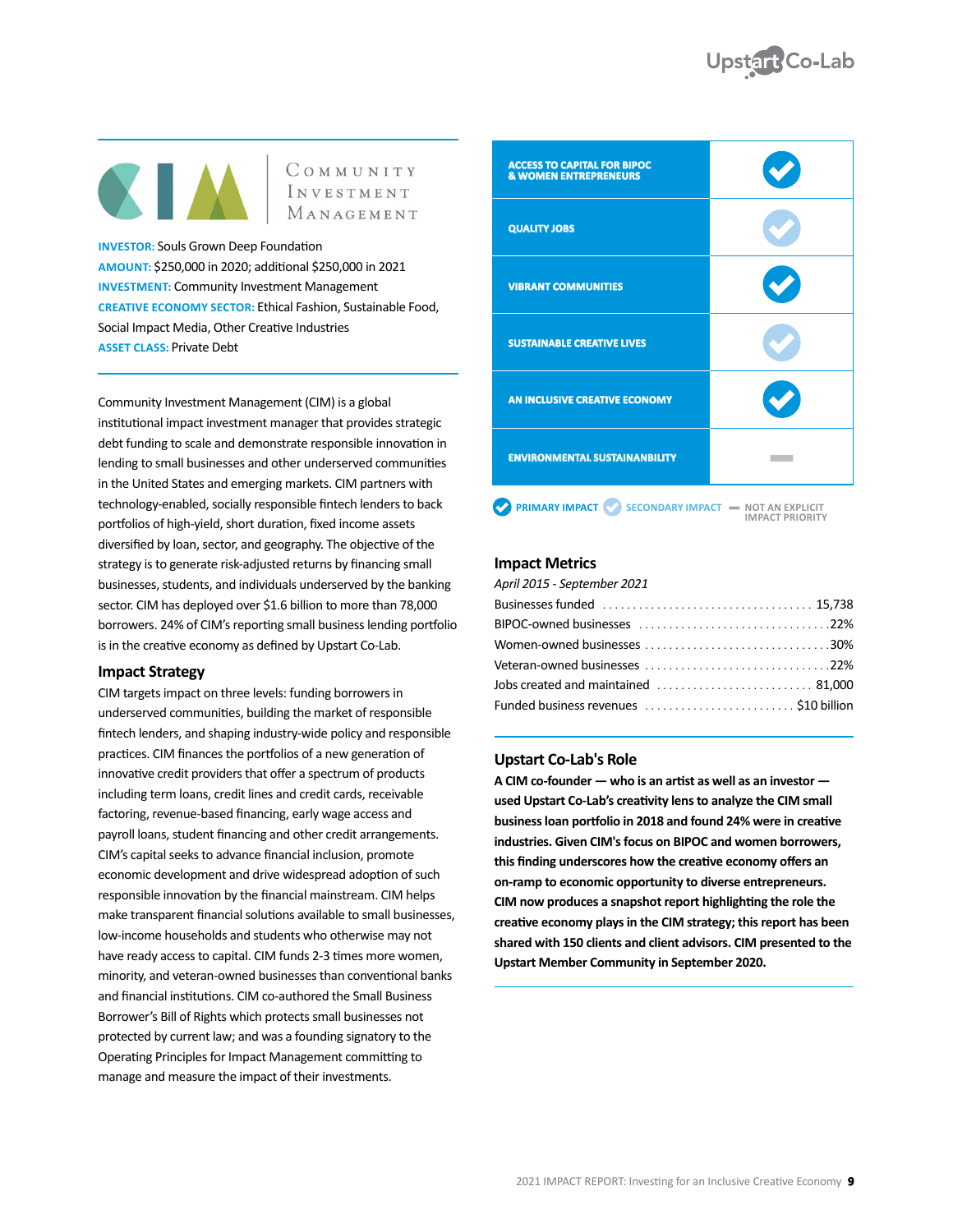# colorado :<br>
enterprise<br>
fund

**INVESTOR: Bonfils-Stanton Foundation AMOUNT:** \$500,000 in 2021 **INVESTMENT:** General Obligation Note with a 5-year term and a 1% annual interest rate **CREATIVE ECONOMY SECTOR:** Ethical Fashion, Sustainable Food,

Social Impact Media, Other Creative Industries **ASSET CLASS:** Private Debt

The Colorado Enterprise Fund (CEF) is a 45-year-old community development financial institution (CDFI) accelerating community prosperity by financing and supporting small businesses in Colorado. They help borrowers build their capacity and prepare them to access more conventional financing in the future. Certified as a community development financial institution since 1996, CEF is A-rated by Aeris (a ratings agency for CDFIs) and has an 100% repayment rate to its lenders. As of September 31, 2021, CEF managed \$52 million on behalf of financial institutions, foundations, government agencies, and individuals deployed into 1,692 active loans. Since inception, CEF has made loans to 5,200 small businesses totaling \$170 million. 33% of small business borrowers in the CEF loan portfolio are in the creative economy as defined by Upstart Co-Lab. The average interest rate charged to creative economy businesses is 6.67%.

#### **Impact Strategy**

CEF supports BIPOC, women and low-income individuals to grow successful businesses. CEF lends to small businesses with the intention of creating jobs and building wealth. By providing fair and flexible loans and technical assistance to small businesses in Colorado, CEF positions small businesses to graduate to traditional lenders, and enables local communities to build wealth.

| <b>ACCESS TO CAPITAL FOR BIPOC</b><br><b>&amp; WOMEN ENTREPRENEURS</b> |  |
|------------------------------------------------------------------------|--|
| <b>QUALITY JOBS</b>                                                    |  |
| <b>VIBRANT COMMUNITIES</b>                                             |  |
| <b>SUSTAINABLE CREATIVE LIVES</b>                                      |  |
| AN INCLUSIVE CREATIVE ECONOMY                                          |  |
| <b>ENVIRONMENTAL SUSTAINANBILITY</b>                                   |  |

 **PRIMARY IMPACT**  $\bigvee$  **SECONDARY IMPACT**  $\blacksquare$  **NOT AN EXPLICIT IMPACT** PRIORITY

#### **Impact Metrics**

*Creative Industries*

| April 2021 - September 2021   |  |
|-------------------------------|--|
|                               |  |
|                               |  |
|                               |  |
|                               |  |
|                               |  |
|                               |  |
| <b>All Industries</b>         |  |
| October 2020 - September 2021 |  |
|                               |  |
|                               |  |
|                               |  |
|                               |  |
|                               |  |
|                               |  |
|                               |  |
|                               |  |

#### **Upstart Co-Lab's Role**

**In 2018, after joining Upstart Co-Lab's founding partner in a panel on the creative economy and community development at Denver Startup Week, CEF used Upstart Co-Lab's creativity lens to analyze its small business loan portfolio and found 45% exposure to creative industries. Upstart then conceived and developed a bespoke investment opportunity, helping the Bonfils-Stanton Foundation and CEF structure a Program-Related Investment focused on Denver and on the creative economy that is also consistent with the values of diversity, equity and inclusion.**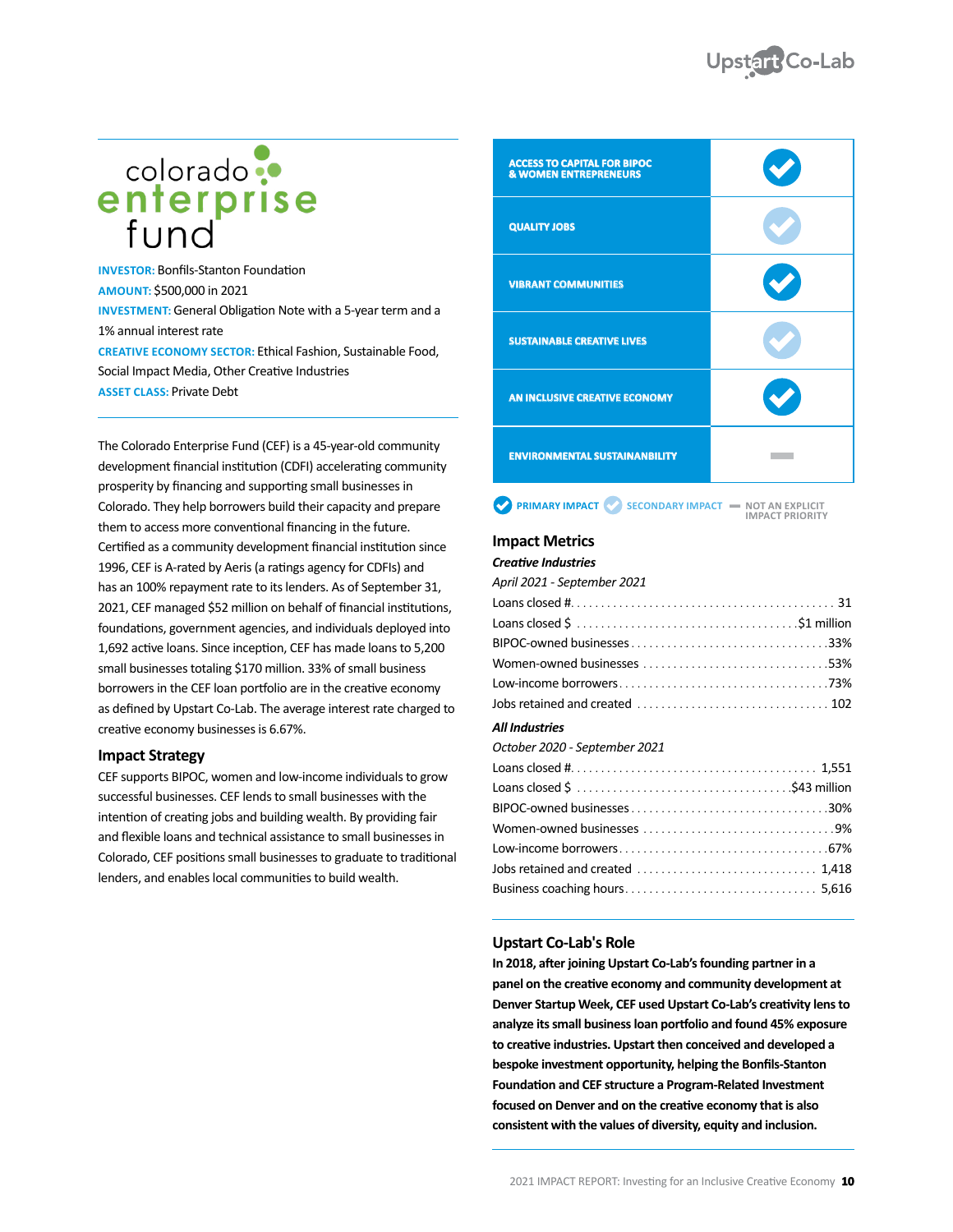

**INVESTOR:** A.L. Mailman Foundation; Jessie Ball duPont Fund; Souls Grown Deep Foundation

**AMOUNT:** A.L. Mailman Foundation \$100,000 committed in 2021; Jessie Ball duPont Fund allocated \$250,000 to establish a placebased microfinance fund in 2022, which intends to invest in a LPF; Souls Grown Deep Foundation \$250,000 committed in 2021 **INVESTMENT:** Loan Participation Fund

**CREATIVE ECONOMY SECTOR:** Ethical Fashion, Sustainable Food, Social Impact Media, Other Creative Industries **ASSET CLASS:** Private Debt

Honeycomb Credit is a crowdfunding platform making loan capital available to small businesses that are deeply integrated in their community. Since 2017, Honeycomb has channeled \$10 million through 150+ loan campaigns. Honeycomb serves businesses in 23 states and Washington, D.C. and plans to expand nationally. Average loan size was \$70,000 in 2020. 80% of the businesses that have raised capital through the Honeycomb Credit platform are creative economy businesses as defined by Upstart Co-Lab.

Honeycomb's Loan Participation Fund (LPF) is a bespoke capital allocation vehicle that allows institutional investors to participate in multiple crowdfunding campaigns that meet the investor's predetermined criteria such as location, industry and entrepreneur demographics. Based on Honeycomb's modelling, a \$250,000 LPF can expect to make 25 investments at an average investment size of \$10,000. The model predicts an IRR of 9.4%, an average loan term of 48 months, a 2% default rate, and a 75% recuperation rate if default occurs.

#### **Impact Strategy**

Honeycomb Credit provides access to capital for local businesses. From 2007 to 2018, there was a 35% reduction in commercial banks in the U.S. and a corresponding 29% decrease in the number of small business loans. Honeycomb Credit was created to fill the access to capital gap due to the loss of community banks, fill a unique role in the small business lending universe, and provide an affordable borrowing option for businesses that could otherwise fall prey to predatory online lenders. Approximately 50% of the businesses have previously been unable to access credit or have been referred to Honeycomb by other lenders who passed on lending to the company. After raising growth capital on the Honeycomb platform, businesses experienced an average 60% increase in revenue 1 year after completing a campaign, 80%

| <b>ACCESS TO CAPITAL FOR BIPOC</b><br><b>&amp; WOMEN ENTREPRENEURS</b> |                                             |
|------------------------------------------------------------------------|---------------------------------------------|
| <b>QUALITY JOBS</b>                                                    |                                             |
| <b>VIBRANT COMMUNITIES</b>                                             |                                             |
| <b>SUSTAINABLE CREATIVE LIVES</b>                                      |                                             |
| AN INCLUSIVE CREATIVE ECONOMY                                          |                                             |
| <b>ENVIRONMENTAL SUSTAINANBILITY</b>                                   |                                             |
| <b>PRIMARY IMPACT</b><br><b>SECONDARY IMPACT</b>                       | - NOT AN EXPLICIT<br><b>IMPACT PRIORITY</b> |

increase in press mentions, and a 40% increase in Yelp and Google reviews. In addition, Honeycomb has helped over 8,000 retail investors make their first small business investments.

#### **Impact Metrics**

| January 2018 - December 2021                                                                              |  |
|-----------------------------------------------------------------------------------------------------------|--|
|                                                                                                           |  |
|                                                                                                           |  |
|                                                                                                           |  |
| Businesses in Low-Moderate Income communities 48%                                                         |  |
|                                                                                                           |  |
| Average revenue increase 1 year after campaign for<br>businesses raising capital on Honeycomb Credit  60% |  |

#### **Upstart Co-Lab's Role**

**An impact investing colleague at a family office introduced Upstart Co-Lab to Honeycomb Credit in 2020 after recognizing the significant number of creative economy businesses on the platform. Upstart worked with Honeycomb to develop the company's idea to bring foundation capital to invest alongside the crowd, helping Honeycomb develop a pro forma financial model, an investor pitch, and draft legal agreements. Using its strategic partner network, Upstart identified a qualified, values-aligned financial intermediary able to support the Loan Participation Fund in all 50 states.**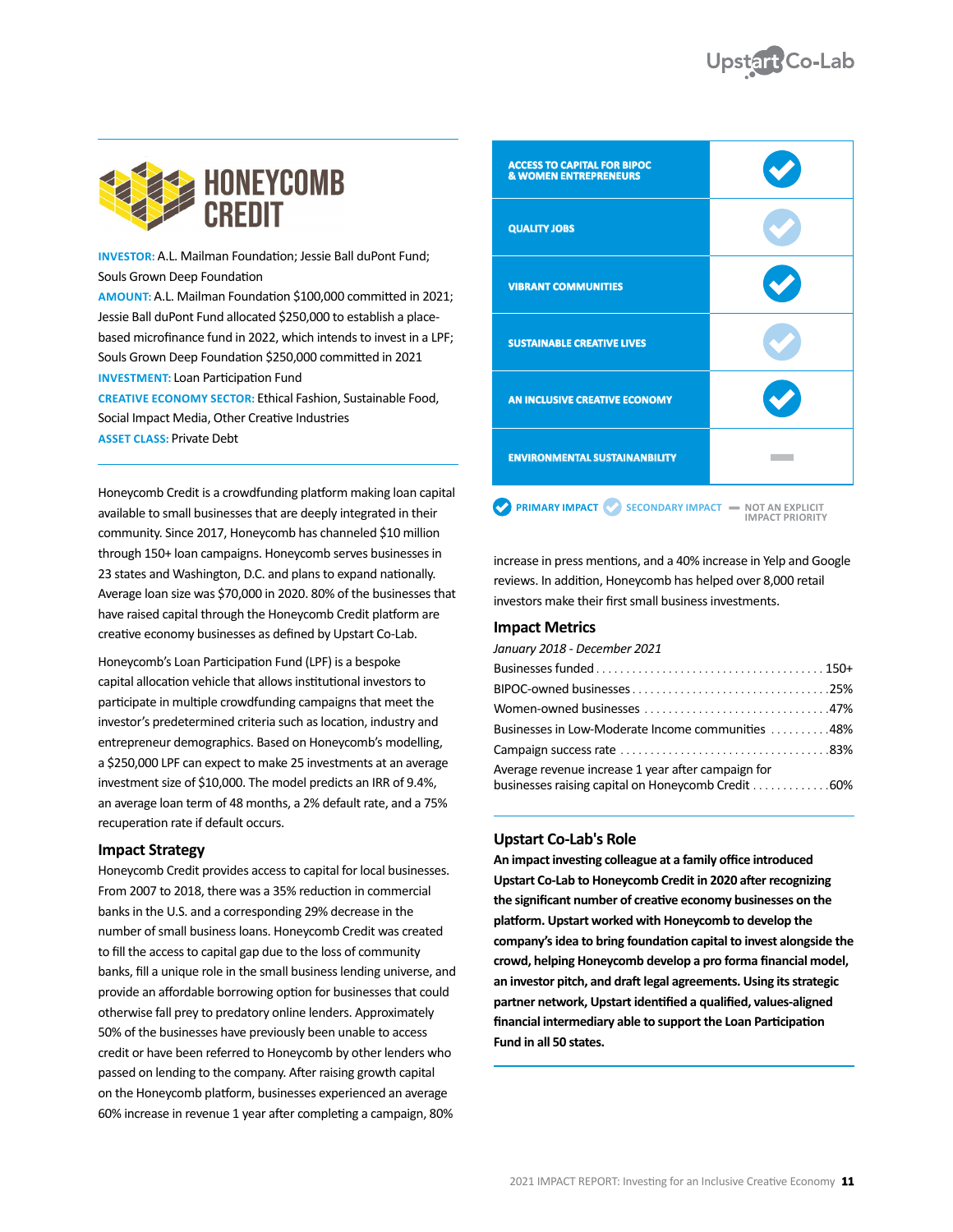# paskho

**INVESTOR:** Builders Initiative, Souls Grown Deep Foundation **AMOUNT:** Builders Initiative \$750,000 in 2021; Souls Grown Deep Foundation \$600,000 in 2021 **INVESTMENT:** Convertible Debt **CREATIVE ECONOMY SECTOR:** Ethical Fashion **ASSET CLASS:** Venture Capital

Founded by Patrick Robinson, former creative director for the Gap and Emporio Armani, Paskho is a Black-owned, sustainable, socially-driven clothing line and e-commerce platform. In 2020, the company responded to COVID and America's reckoning with structural racism by moving all of its manufacturing from ethical and sustainable factories in Asia to low income communities in the U.S. Paskho is committed to employing and empowering makers and giving customers a genuine human interaction with every person who assembles, markets, and ships each piece of clothing. The company's tech-enabled distributed production approach is called Community-Made™.

#### **Impact Strategy**

Paskho Community-Made™ digitally mobilizes skilled, independent workers from underserved communities throughout the U.S. This approach brings quality, middle skill jobs to residents of low-income communities. Paskho pays its makers \$16-\$28 per hour. Community-Made™ maker pods are currently operating in the New York City area and Boykin, Alabama, home of the Gee's Bend Quilters, which has a majority Black population and an average annual income per capita of \$12,000. Paskho is now exploring expansion opportunities in Hudson, NY; Omaha and Lincoln, NE; St Louis, MO; and Sioux Reservation, SD.

Paskho is committed to environmentally sustainable practices: using reclaimed fabrics to reduce textile waste, using Bluesignapproved eco-fabrics to ensure no harmful chemicals are used; engaging in environmentally efficient on-demand production; and reducing packaging. Paskho allows customers to return used clothes for discounted new ones, encouraging recycling and mindful buying. B Corporation certification is pending which will verify Paskho's good corporate behavior towards workers, community and the environment.

| <b>ACCESS TO CAPITAL FOR BIPOC</b><br><b>&amp; WOMEN ENTREPRENEURS</b> |                                             |
|------------------------------------------------------------------------|---------------------------------------------|
| <b>QUALITY JOBS</b>                                                    |                                             |
| <b>VIBRANT COMMUNITIES</b>                                             |                                             |
| <b>SUSTAINABLE CREATIVE LIVES</b>                                      |                                             |
| AN INCLUSIVE CREATIVE ECONOMY                                          |                                             |
| <b>ENVIRONMENTAL SUSTAINANBILITY</b>                                   |                                             |
| <b>PRIMARY IMPACT (V)</b><br><b>SECONDARY IMPACT</b>                   | - NOT AN EXPLICIT<br><b>IMPACT PRIORITY</b> |

#### **Impact Metrics**

| December 2020 – November 2021                   |
|-------------------------------------------------|
|                                                 |
|                                                 |
| Community-Made workforce in Alabama             |
|                                                 |
|                                                 |
| Community-Made workforce in New York City       |
| . African American and Latinx100%               |
|                                                 |
| January 2017 – November 2021                    |
| Reclaimed fabric utilized132,346 yards          |
| Number of toxic chemicals avoided/minimized 900 |
|                                                 |
|                                                 |

#### **Upstart Co-Lab's Role**

**Paskho founder Patrick Robinson and Upstart Co-Lab's founding partner met at the 2019 Gratitude Railroad Investor Retreat. After learning that Patrick had a book on the Gee's Bend Quilters on his desk for inspiration, Upstart introduced him to the Souls Grown Deep Foundation, which works closely with the Gee's Bend Quilters and their Boykin, Alabama community. Upstart helped Paskho and the Foundation recognize the opportunity to establish a makers pod in Boykin in conjunction with an investment. Paskho presented to the Upstart Member Community in August 2020.**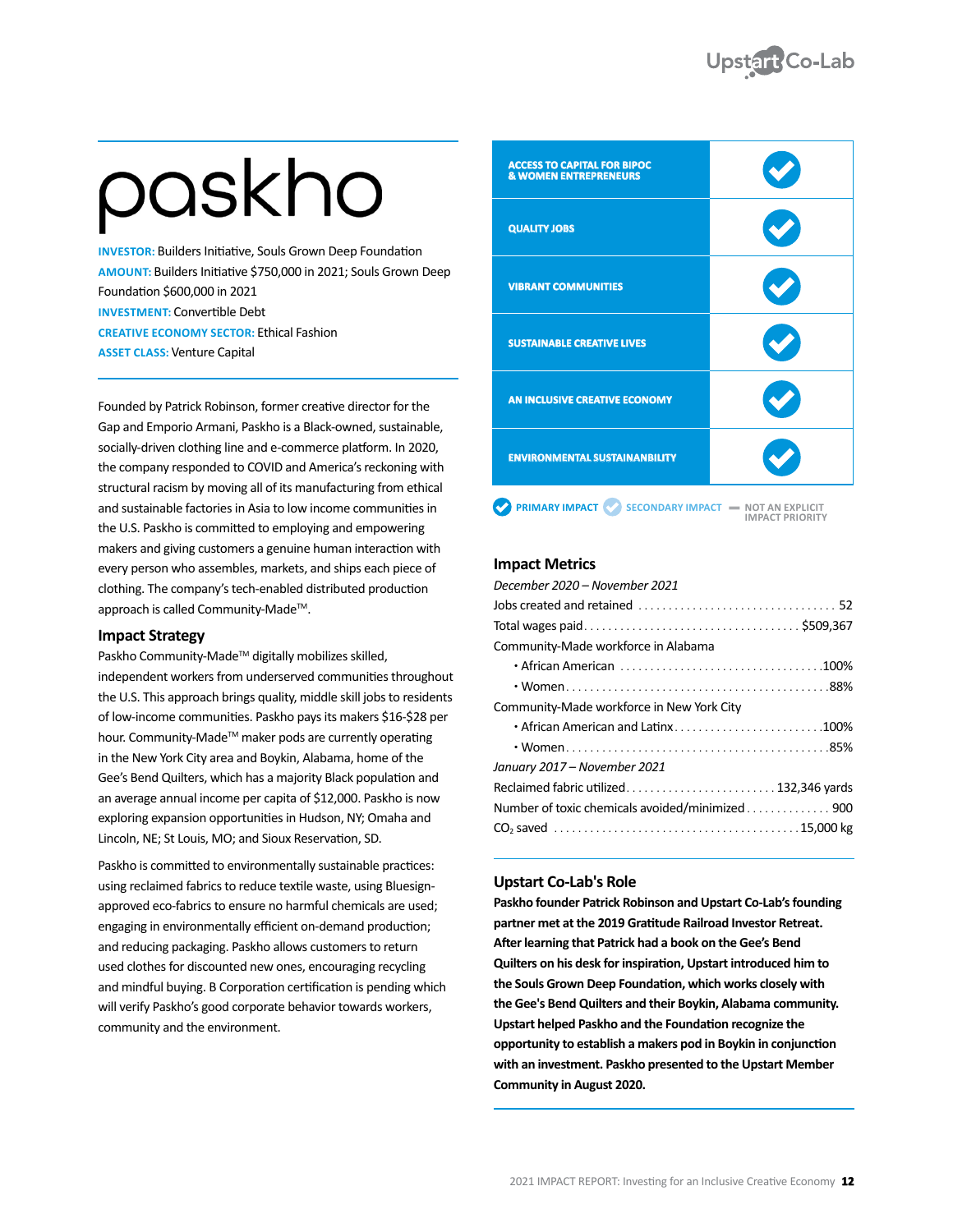

# preemadonna®

**INVESTOR:** Lorrie Meyercord **AMOUNT:** \$200,000 in 2021 **INVESTMENT:** Series Seed-5 Preferred Stock **CREATIVE ECONOMY SECTOR:** Other Creative Businesses **ASSET CLASS:** Venture Capital

Led by entrepreneur Pree Walia, Preemadonna is a tech company building smart hardware products and software platforms to inspire creative expression for the next generation of girls. Its first product, the Nailbot, will disrupt the \$15 billion nail care industry through nail art; inkjet printing smartphone images onto fingernails using nontoxic water-based ink. The business model focuses on building a community of "Preemadonnas" – creative makers who are predominantly girls and young women – who care about entrepreneurship, tech, and personal creative expression. While 2020 production and the consumer launch were paused due to COVID-related supply chain and factory delays, the company was on track to ship up to 1,000 units by the end of 2021 to crowdfunding backers, influencers, press partners and ambassadors.

#### **Impact Strategy**

Led by an all-female team and all-female board, Preemadonna is committed to helping girls and young women turn their interests in engineering, entrepreneurship and artmaking into lifelong skills. The Preemadonna community learns the basics of hardware and electronics engineering by building, programming, and maintaining their Nailbot devices; entrepreneurship by building micro businesses selling nail decorations and collections of nail art through Preemadonna's online platform; and creativity by designing their own collections of nail art. The company works with nonprofit partners including MakerGirl and Girl Scout troops to integrate its approach into broader leadership and learning curricula; and to engage a diverse cohort of girls.

| <b>ACCESS TO CAPITAL FOR BIPOC</b><br><b>&amp; WOMEN ENTREPRENEURS</b> |                                                            |
|------------------------------------------------------------------------|------------------------------------------------------------|
| <b>QUALITY JOBS</b>                                                    |                                                            |
| <b>VIBRANT COMMUNITIES</b>                                             |                                                            |
| <b>SUSTAINABLE CREATIVE LIVES</b>                                      |                                                            |
| AN INCLUSIVE CREATIVE ECONOMY                                          |                                                            |
| <b>ENVIRONMENTAL SUSTAINANBILITY</b>                                   |                                                            |
| <b>PRIMARY IMPACT</b><br><b>SECONDARY IMPACT</b>                       | <b>NOT AN EXPLICIT</b><br>$\sim$<br><b>IMPACT PRIORITY</b> |

#### **Impact Metrics**

*With its first product in the market in 2022, the company is on track for B Corporation Certification, and has committed to measuring:*

- Women on leadership team and board
- Girls reached through nonprofit partnerships
- Participants in Artist & Coding Curriculum
- Micro-businesses launched
- Original designs created

#### **Upstart Co-Lab's Role**

**As a judge at the MIT Solve business plan competition in 2017, Upstart's founding partner met Preemadonna founder Pree Walia. In 2018, Upstart recommended and closed an investment in Preemadonna for the Spanx by Sara Blakely Foundation, with a follow-on investment in 2019. In preparation for Preemadonna presenting to the Upstart Member Community in September 2021, Lorrie Meyercord was asked to test the Nailbot at home with her two daughters. It was an instant hit with the family and ultimately led to Meyercord's investment.**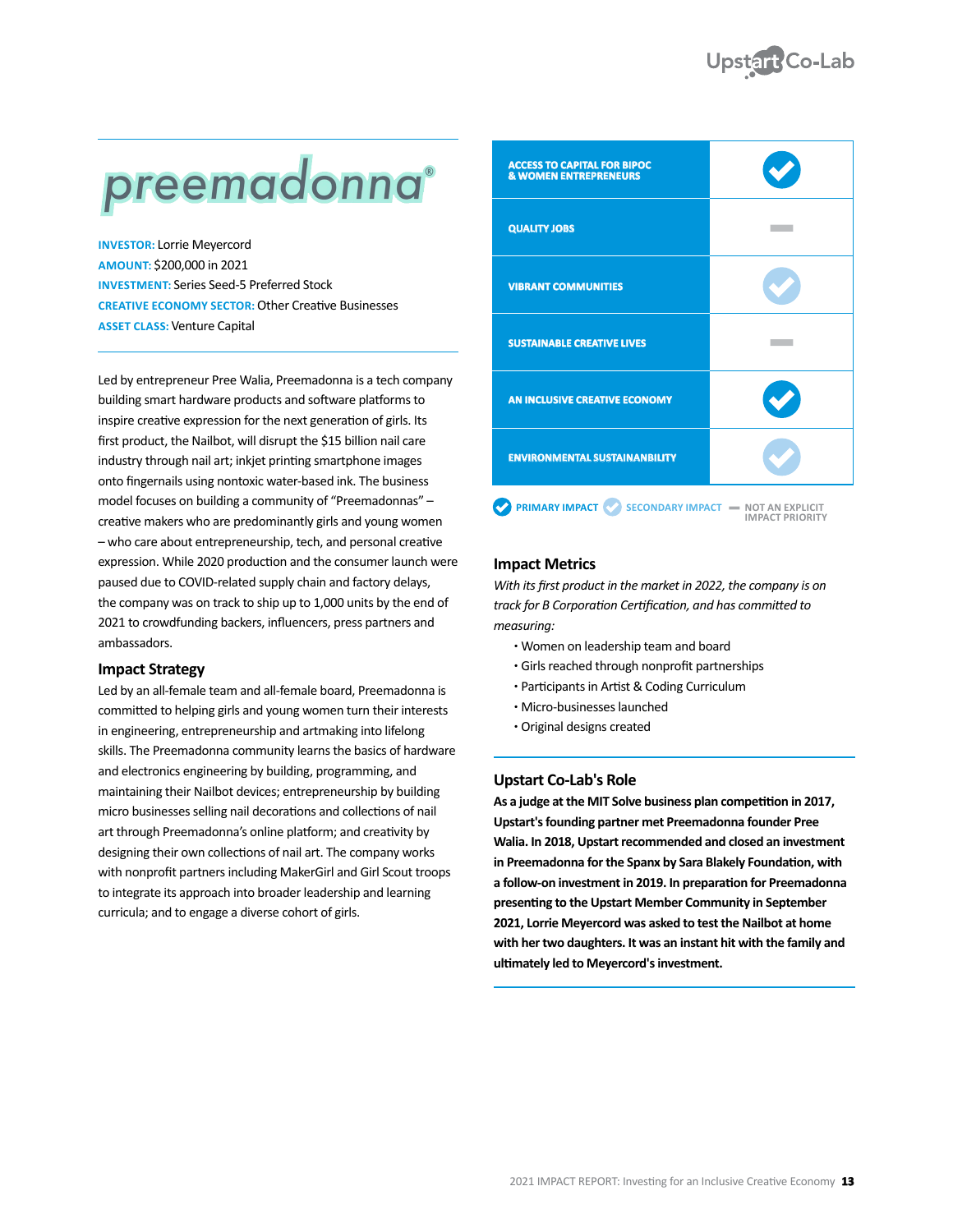# UPRIVER **STUDIOS**

**INVESTOR:** Neil Hamamoto; Lorrie Meyercord **AMOUNT:** Neil Hamamoto \$100,000 in 2020; Lorrie Meyercord \$250,000 in 2020 **INVESTMENT: Class A Units CREATIVE ECONOMY SECTOR:** Social Impact Media, Creative Places **ASSET CLASS:** Venture Capital

Upriver Studios is a women-led, climate-forward film & TV production facility in New York's Hudson Valley launched by Mary Stuart Masterson and Beth Davenport. Along with its sister nonprofit Stockade Works (a workforce training program dedicated to creating access and career pathways with growth opportunities in the film and TV industry with a focus on women, BIPOC and veterans), Upriver Studios is helping to build a robust film and TV economy in New York's Hudson Valley. Upriver Studios has repurposed a 101,000 square-foot warehouse into Class A sound stages, with production offices and ample support spaces. Upon opening in 2021, Upriver's first client was Warner Media/ HBO Max's *Pretty Little Liars: Original Sin*. The original sound stage facility has 100% occupancy for up to 3 years, and expansion plans are underway.

#### **Impact Strategy**

In its first five years, Upriver expects to create 2,000 local jobs, including crew jobs that offer a pathway to union positions paying \$75,000-\$200,000 annually with benefits. Productions filming at Upriver Studios are expected to draw 20% of their crew from graduates of Stockade Works, ensuring jobs for BIPOC, women and veterans.

Upriver's environmental best practices (e.g. LED lighting grid, 100% solar-sourced electricity, certification for environmental production) are expected to result in 30% fewer carbon emissions as compared to conventional sound stages. Having signed the Climate Reality Pledge, Upriver is on track with its pledge to be on 100% clean renewable energy by 2030. By attracting film & TV – a clean, generative industry – to the region, Upriver offers as an alternative to fracking, casinos and cannabis – industries that have negative local environmental and health consequences.

| <b>ACCESS TO CAPITAL FOR BIPOC</b><br><b>&amp; WOMEN ENTREPRENEURS</b> |  |
|------------------------------------------------------------------------|--|
| <b>QUALITY JOBS</b>                                                    |  |
| <b>VIBRANT COMMUNITIES</b>                                             |  |
| <b>SUSTAINABLE CREATIVE LIVES</b>                                      |  |
| AN INCLUSIVE CREATIVE ECONOMY                                          |  |
| <b>ENVIRONMENTAL SUSTAINANBILITY</b>                                   |  |
|                                                                        |  |

 **PRIMARY IMPACT**  $\bigvee$  **SECONDARY IMPACT**  $\blacksquare$  **NOT AN EXPLICIT IMPACT** PRIORITY

#### **Impact Metrics**

#### *May 2021 - December 2021*

| Stockade Works graduates referred to work on |  |
|----------------------------------------------|--|
|                                              |  |
|                                              |  |
|                                              |  |
|                                              |  |

#### **Upstart Co-Lab's Role**

**Upstart Co-Lab's founding partner Laura Callanan was introduced to Upriver Studios' co-founders Mary Stuart Masterson and Beth Davenport in 2016 by their legal counsel. Upstart has provided the team significant support on strategic planning, financial structure and the investor pitch. Upstart organized investor site visits in 2017 and 2019. Callanan joined the board of Upriver Studios in 2019; she does not hold any equity in the company. Upriver Studios presented to the Upstart Member Community in July 2020.**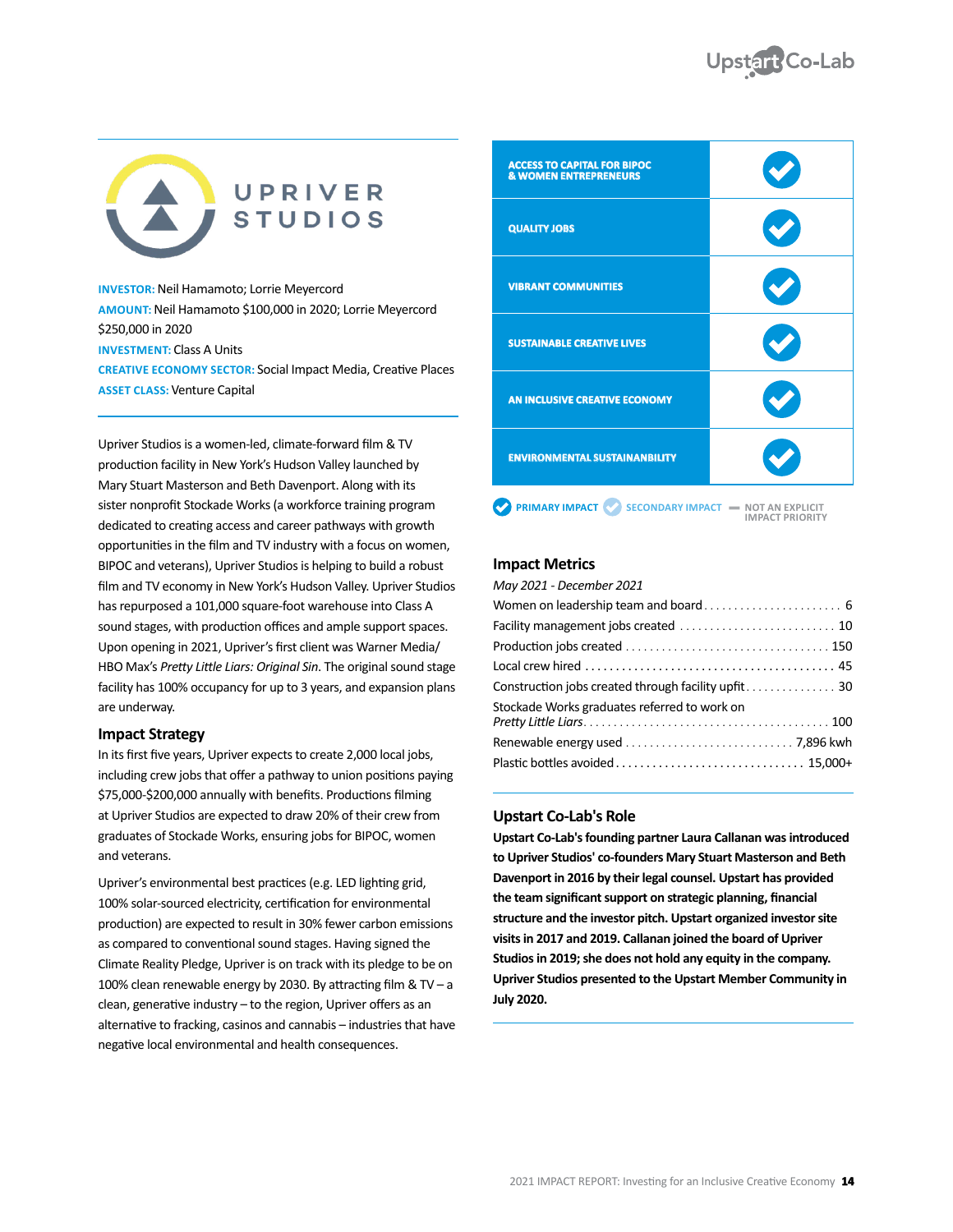

# **Looking Ahead**

The examples profiled in this report give a glimpse into the 250+ impact investment opportunities in the creative economy that Upstart Co-Lab has sourced and screened in the past four years. In the future, Upstart Co-Lab will grow our investment pipeline with a continued focus on Ethical Fashion, Sustainable Food, Social Impact Media – and an expanded focus on Other Creative Businesses, including immersive experiences, the visual art market, craft, and sustainable tourism. We will reduce our focus on Creative Places to be able to concentrate on enterprises rather than real estate.

We are also investigating the rapidly growing Creator Economy. With products and services that enable content creators to manage and monetize their work, the Creator Economy has the potential to provide a platform for diverse perspectives and to support the emergence of a creative middle class in the U.S. Upstart Co-Lab believes impact investors can ensure this promise is fully realized.

Looking ahead, Upstart Co-Lab is raising \$100 million in program-related investments from foundations and investments from donor advised funds to launch the first, national creative economy impact investment strategy in the U.S. Upstart will invest in a portfolio of impact funds with >20% creative economy exposure and early-stage companies in the creative industries. This new portfolio will deliver people-focused impact: access to capital for BIPOC and women entrepreneurs, quality jobs, vibrant communities, sustainable creative lives and an inclusive creative economy.

Creative people are harnessing the power of business and the marketplace to scale and sustain their ideas. Many of the businesses that artists, designers, and other creatives start balance financial profitability with concern for their workers, their community and the environment. Funds and companies like those profiled in this report seek capital from impact investors who understand the power of art, design, culture, heritage and creativity to drive positive social and environmental impact.

Upstart Co-Lab looks forward to our continued work with the families, foundations and cultural institutions in our Member Community, and to sharing our learnings with the field.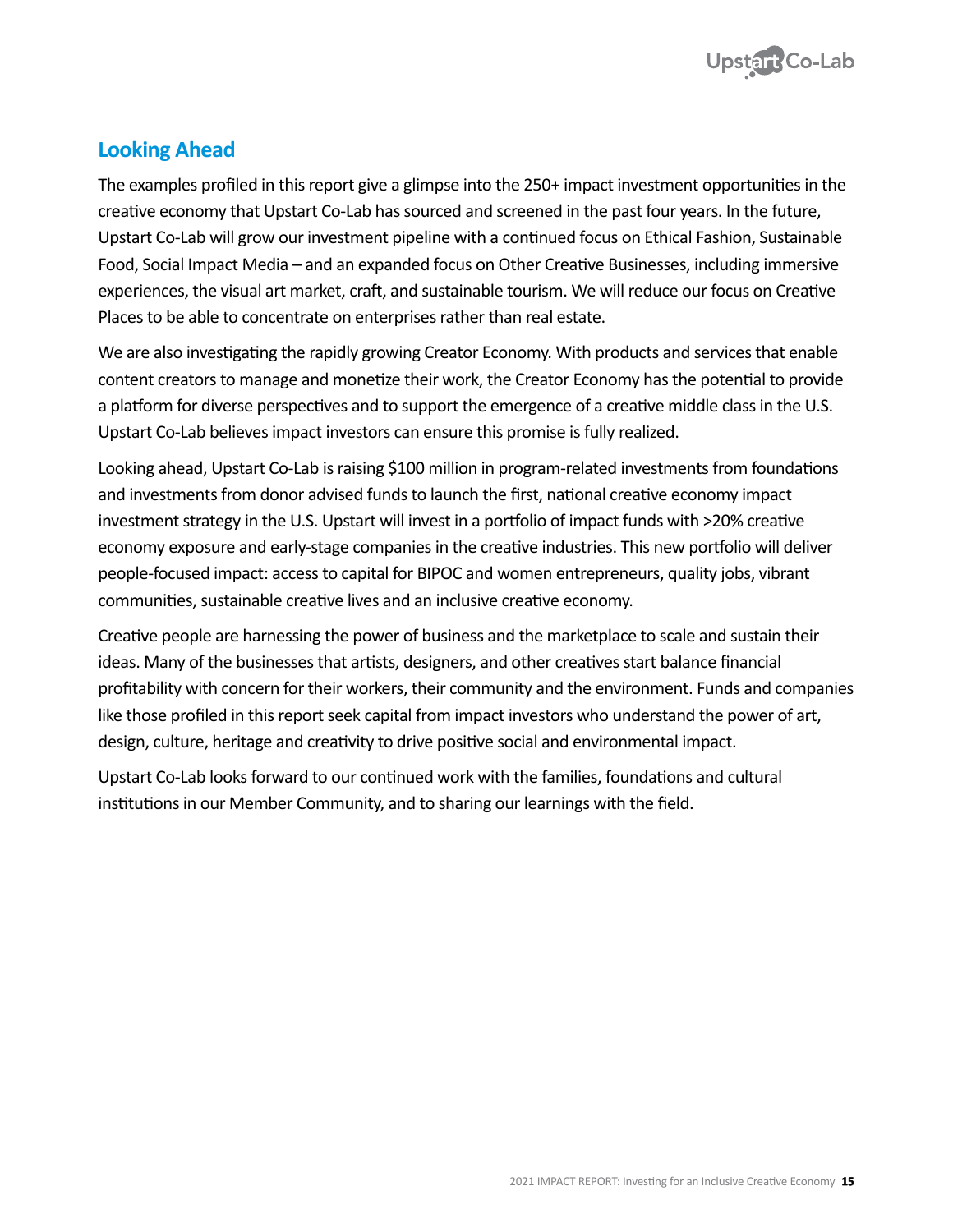

# **Acknowledgements**

**This report is dedicated to the entrepreneurs and fund managers who demonstrate every day why impact investors should prioritize the creative economy, most especially:**

Ceyl Prinster and Carrie Hanson, **Colorado Enterprise Fund**

Michael Hokenson, Jacob Haar, and Rachel Balmy, **Community Investment Management**

George Cook and Topiltzin Gomez, **Honeycomb Credit**

Patrick Robinson, **Paskho**

Pree Walia, **Preemadonna**

Mary Stuart Masterson and Beth Davenport, **Upriver Studios**

#### **Special thanks to the [Upstart Co-Lab Member](https://upstartco-lab.org/member-community/
)  [Community](https://upstartco-lab.org/member-community/
) for proving the potential for impact investing in the creative economy:**

A.L. Mailman Family Foundation, represented by Richard D. Segal and Tom Segal

Bonfils-Stanton Foundation

**BRIC** 

Builders Initiative

Creative Capital

Jessie Ball duPont Fund

Martha J. Fleischman

Neil Hamamoto

Lorrie Meyercord

Souls Grown Deep Foundation

an anonymous donor-advised fund

*Funding for the Member Community has been provided by the Compton Foundation, the David Rockefeller Fund and the Ford Foundation.*

#### **Additional funding for Upstart Co-Lab has been provided by:**

All Good Work Foundation Andrew W. Mellon Foundation Andy Warhol Foundation for the Visual Arts Anonymous Elaine Chen-Fernandez Colorado Creative Industries Cornerstone Capital Group Roberta Denning Deutsche Bank E-Line Media Anders Ferguson Lisa Claudy Fleischman Ford Foundation Halloran Philanthropies Harman Family Foundation Heron Foundation John D. and Catherine T. MacArthur Foundation Kenneth J. Rainin Foundation Knight Foundation Margaret A. Cargill Foundation Marguerite Casey Foundation Marian B. and Jacob K. Javits Foundation MetLife Foundation Tom Middleton M.K. Reichert Sternlicht Foundation Moye White New York Community Trust The Philadelphia Foundation Pritzker Pucker Family Foundation Abby Pucker Red Bull Rita Allen Foundation Rockefeller Brothers Fund Rockefeller Foundation Russell Design Surdna Foundation Kat Taylor Tiedemann Advisors Veris Wealth Partners Richard Weininger and Gretchen Stearns